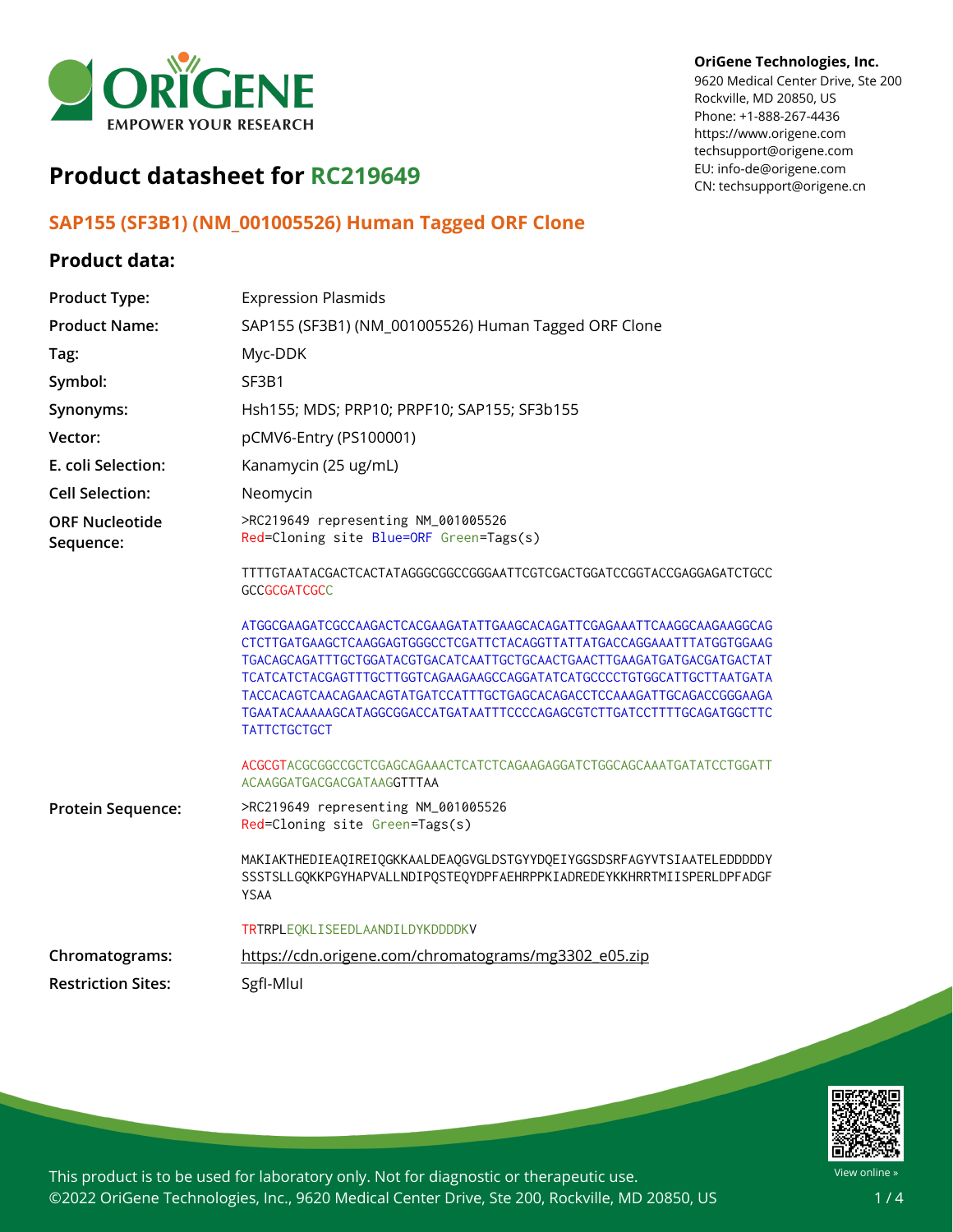

#### **Cloning Scheme:**



\* The last codon before the Stop codon of the ORF

### **Plasmid Map:**



| ACCN:            | NM 001005526 |
|------------------|--------------|
| <b>ORF Size:</b> | 432 bp       |

This product is to be used for laboratory only. Not for diagnostic or therapeutic use. ©2022 OriGene Technologies, Inc., 9620 Medical Center Drive, Ste 200, Rockville, MD 20850, US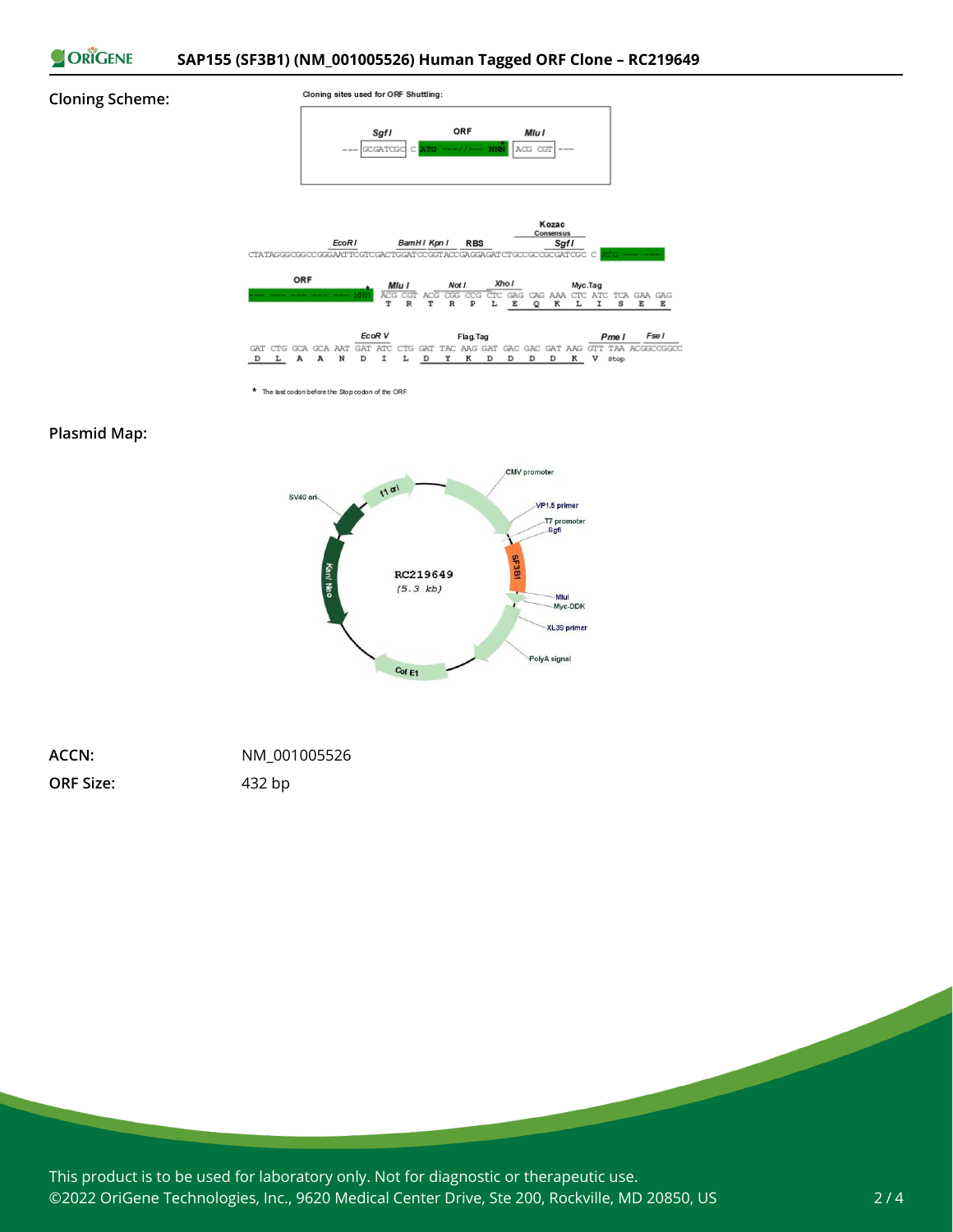| ORIGENE                       | SAP155 (SF3B1) (NM_001005526) Human Tagged ORF Clone - RC219649                                                                                                                                                                                                                                                                                                                                                                                                                                                                                                                                                                                                                                                                               |
|-------------------------------|-----------------------------------------------------------------------------------------------------------------------------------------------------------------------------------------------------------------------------------------------------------------------------------------------------------------------------------------------------------------------------------------------------------------------------------------------------------------------------------------------------------------------------------------------------------------------------------------------------------------------------------------------------------------------------------------------------------------------------------------------|
| <b>OTI Disclaimer:</b>        | Due to the inherent nature of this plasmid, standard methods to replicate additional amounts<br>of DNA in E. coli are highly likely to result in mutations and/or rearrangements. Therefore,<br>OriGene does not guarantee the capability to replicate this plasmid DNA. Additional amounts<br>of DNA can be purchased from OriGene with batch-specific, full-sequence verification at a<br>reduced cost. Please contact our customer care team at custsupport@origene.com or by<br>calling 301.340.3188 option 3 for pricing and delivery.                                                                                                                                                                                                   |
|                               | The molecular sequence of this clone aligns with the gene accession number as a point of<br>reference only. However, individual transcript sequences of the same gene can differ through<br>naturally occurring variations (e.g. polymorphisms), each with its own valid existence. This<br>clone is substantially in agreement with the reference, but a complete review of all prevailing<br>variants is recommended prior to use. More info                                                                                                                                                                                                                                                                                                |
| <b>OTI Annotation:</b>        | This clone was engineered to express the complete ORF with an expression tag. Expression<br>varies depending on the nature of the gene.                                                                                                                                                                                                                                                                                                                                                                                                                                                                                                                                                                                                       |
| Components:                   | The ORF clone is ion-exchange column purified and shipped in a 2D barcoded Matrix tube<br>containing 10ug of transfection-ready, dried plasmid DNA (reconstitute with 100 ul of water).                                                                                                                                                                                                                                                                                                                                                                                                                                                                                                                                                       |
| <b>Reconstitution Method:</b> | 1. Centrifuge at 5,000xg for 5min.<br>2. Carefully open the tube and add 100ul of sterile water to dissolve the DNA.<br>3. Close the tube and incubate for 10 minutes at room temperature.<br>4. Briefly vortex the tube and then do a quick spin (less than 5000xg) to concentrate the liquid<br>at the bottom.<br>5. Store the suspended plasmid at -20°C. The DNA is stable for at least one year from date of<br>shipping when stored at -20°C.                                                                                                                                                                                                                                                                                           |
| RefSeq:                       | NM 001005526.2, NP 001005526.1                                                                                                                                                                                                                                                                                                                                                                                                                                                                                                                                                                                                                                                                                                                |
| <b>RefSeq Size:</b>           | 647 bp                                                                                                                                                                                                                                                                                                                                                                                                                                                                                                                                                                                                                                                                                                                                        |
| <b>RefSeq ORF:</b>            | 435 bp                                                                                                                                                                                                                                                                                                                                                                                                                                                                                                                                                                                                                                                                                                                                        |
| Locus ID:                     | 23451                                                                                                                                                                                                                                                                                                                                                                                                                                                                                                                                                                                                                                                                                                                                         |
| <b>Cytogenetics:</b>          | 2q33.1                                                                                                                                                                                                                                                                                                                                                                                                                                                                                                                                                                                                                                                                                                                                        |
| <b>Protein Pathways:</b>      | Spliceosome                                                                                                                                                                                                                                                                                                                                                                                                                                                                                                                                                                                                                                                                                                                                   |
| MW:                           | 15.8 kDa                                                                                                                                                                                                                                                                                                                                                                                                                                                                                                                                                                                                                                                                                                                                      |
| <b>Gene Summary:</b>          | This gene encodes subunit 1 of the splicing factor 3b protein complex. Splicing factor 3b,<br>together with splicing factor 3a and a 12S RNA unit, forms the U2 small nuclear<br>ribonucleoproteins complex (U2 snRNP). The splicing factor 3b/3a complex binds pre-mRNA<br>upstream of the intron's branch site in a sequence independent manner and may anchor the<br>U2 snRNP to the pre-mRNA. Splicing factor 3b is also a component of the minor U12-type<br>spliceosome. The carboxy-terminal two-thirds of subunit 1 have 22 non-identical, tandem<br>HEAT repeats that form rod-like, helical structures. Alternative splicing results in multiple<br>transcript variants encoding different isoforms. [provided by RefSeq, Jul 2008] |

This product is to be used for laboratory only. Not for diagnostic or therapeutic use. ©2022 OriGene Technologies, Inc., 9620 Medical Center Drive, Ste 200, Rockville, MD 20850, US